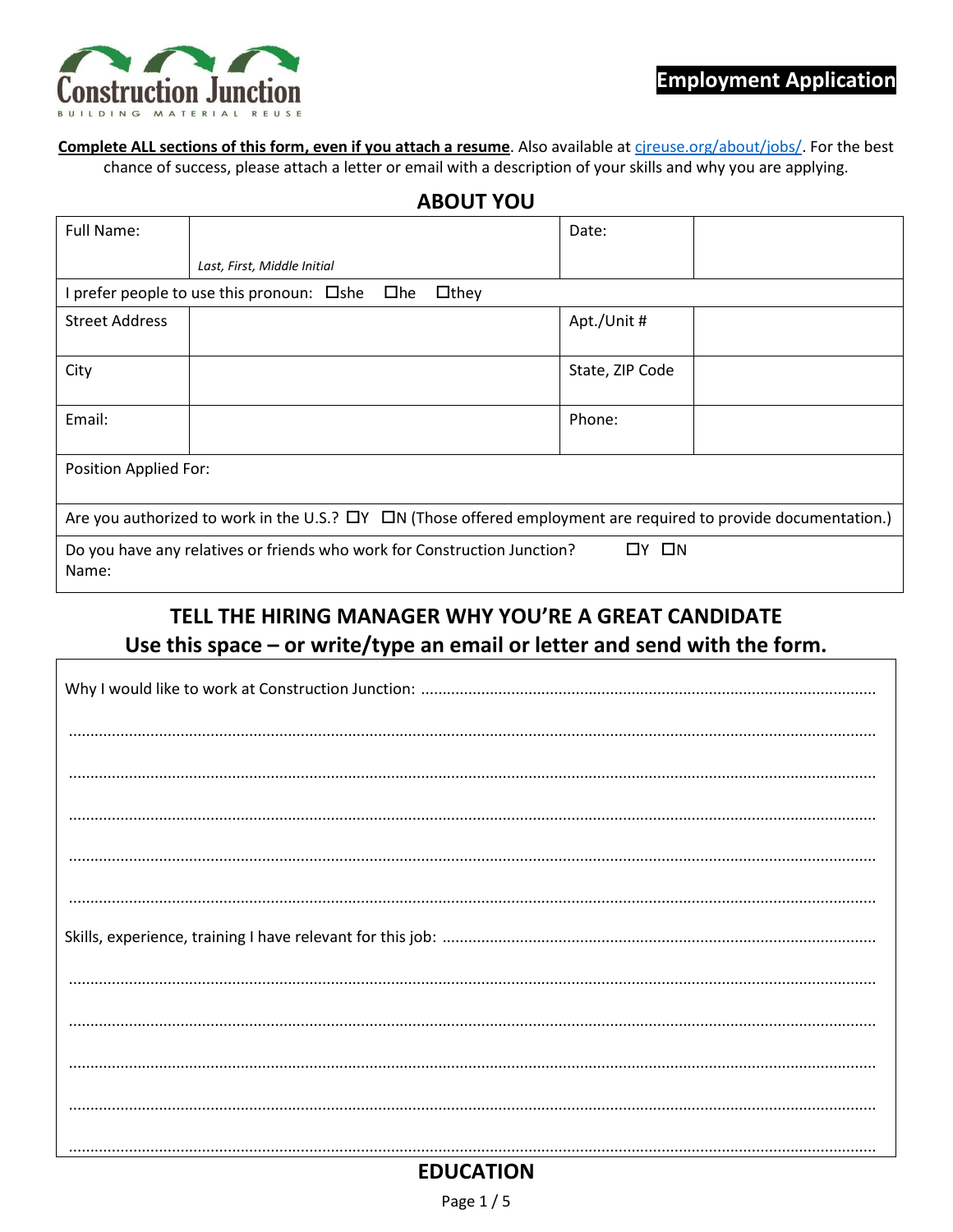| High School:               |             |               |
|----------------------------|-------------|---------------|
| Did you graduate? □Y       | $\square$ N |               |
| College:                   |             |               |
| Did you graduate? $\Box Y$ | $\square$ N | Degree        |
| Other:                     |             |               |
| Did you graduate? $\Box Y$ | $\Box N$    | Qualification |

#### **PROFESSIONAL REFERENCES**

Provide 3 references from previous jobs. If you don't have 3 previous jobs, teachers/professors can provide references.

|               | Name:                   | Relationship to you e.g., Supervisor,<br>Manager: |
|---------------|-------------------------|---------------------------------------------------|
|               | Company Name & Address: | Phone and/or email:                               |
| $\mathcal{P}$ | Name:                   | Relationship to you e.g., Supervisor,<br>Manager: |
|               | Company Name & Address: | Phone and/or email:                               |
| 3             | Name:                   | Relationship to you e.g., Supervisor,<br>Manager: |
|               | Company Name & Address: | Phone and/or email:                               |

#### **EMPLOYMENT HISTORY**

Start with the most recent and list all prior employment using as many pages as needed.

| <b>Employer Name &amp; Address</b>                  |                    |             |           |
|-----------------------------------------------------|--------------------|-------------|-----------|
| Job Title                                           |                    | Start MM/YY | End MM/YY |
| Main Responsibilities:                              |                    |             |           |
| $\square$ N<br>May we request a reference? $\Box Y$ | Supervisor/Manager |             |           |
| Reason for Leaving:                                 |                    |             |           |

| <b>Employer Name &amp; Address</b>                  |                    |             |           |
|-----------------------------------------------------|--------------------|-------------|-----------|
| Job Title                                           |                    | Start MM/YY | End MM/YY |
| Main Responsibilities:                              |                    |             |           |
| $\square$ N<br>May we request a reference? $\Box Y$ | Supervisor/Manager |             |           |
| Reason for Leaving:                                 |                    |             |           |

Employment History– continued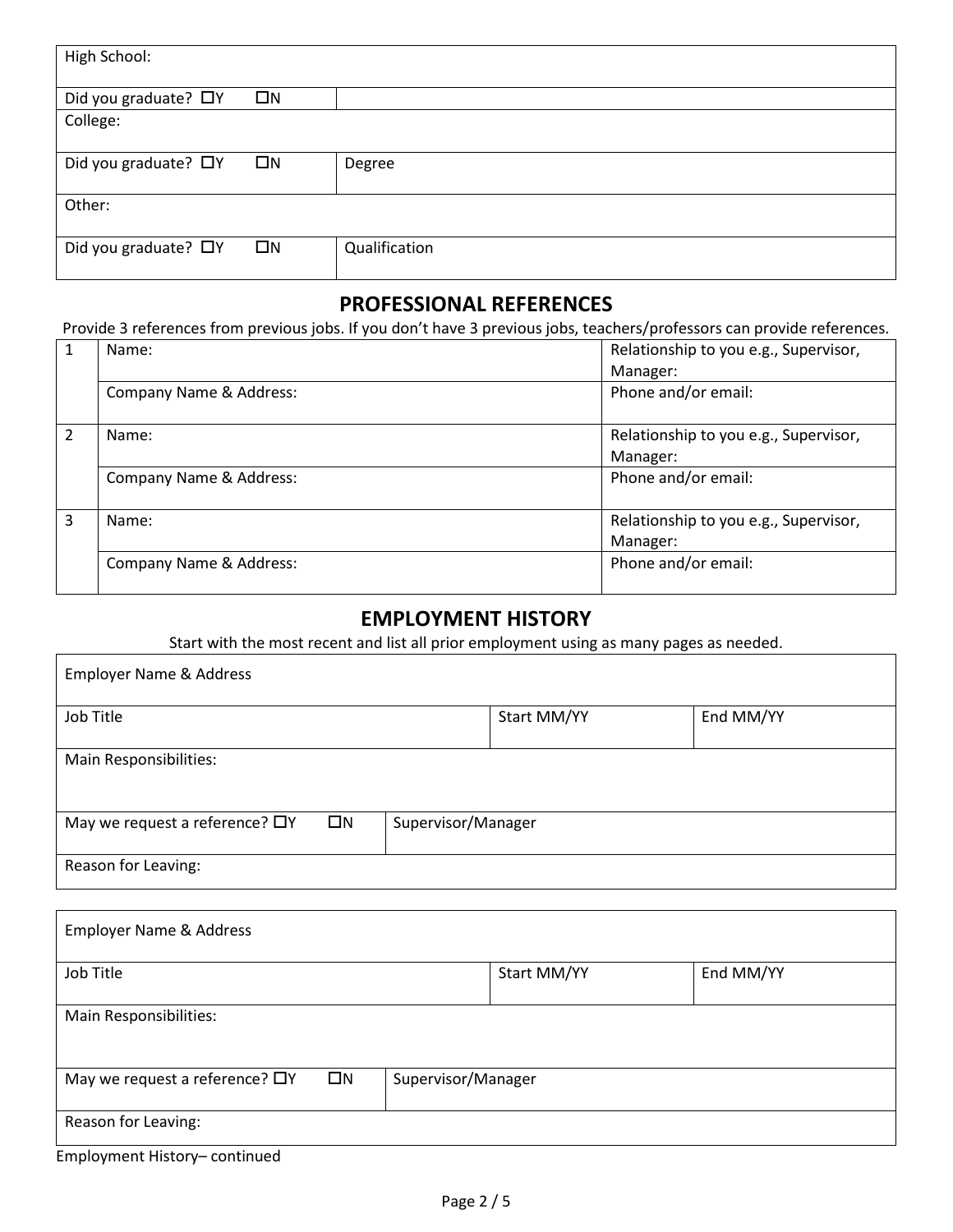| <b>Employer Name &amp; Address</b>            |                    |             |           |
|-----------------------------------------------|--------------------|-------------|-----------|
| Job Title                                     |                    | Start MM/YY | End MM/YY |
| Main Responsibilities:                        |                    |             |           |
| May we request a reference? □Y<br>$\square$ N | Supervisor/Manager |             |           |
| Reason for Leaving:                           |                    |             |           |

| <b>Employer Name &amp; Address</b>               |                    |             |           |
|--------------------------------------------------|--------------------|-------------|-----------|
| Job Title                                        |                    | Start MM/YY | End MM/YY |
| Main Responsibilities:                           |                    |             |           |
| $\Box N$<br>May we request a reference? $\Box Y$ | Supervisor/Manager |             |           |
| Reason for Leaving:                              |                    |             |           |

| <b>Employer Name &amp; Address</b>                  |                    |             |           |
|-----------------------------------------------------|--------------------|-------------|-----------|
| Job Title                                           |                    | Start MM/YY | End MM/YY |
| Main Responsibilities:                              |                    |             |           |
| $\square$ N<br>May we request a reference? $\Box Y$ | Supervisor/Manager |             |           |
| Reason for Leaving:                                 |                    |             |           |

| <b>Employer Name &amp; Address</b>                  |                    |             |           |  |  |
|-----------------------------------------------------|--------------------|-------------|-----------|--|--|
| Job Title                                           |                    | Start MM/YY | End MM/YY |  |  |
| Main Responsibilities:                              |                    |             |           |  |  |
| $\square$ N<br>May we request a reference? $\Box Y$ | Supervisor/Manager |             |           |  |  |
| Reason for Leaving:                                 |                    |             |           |  |  |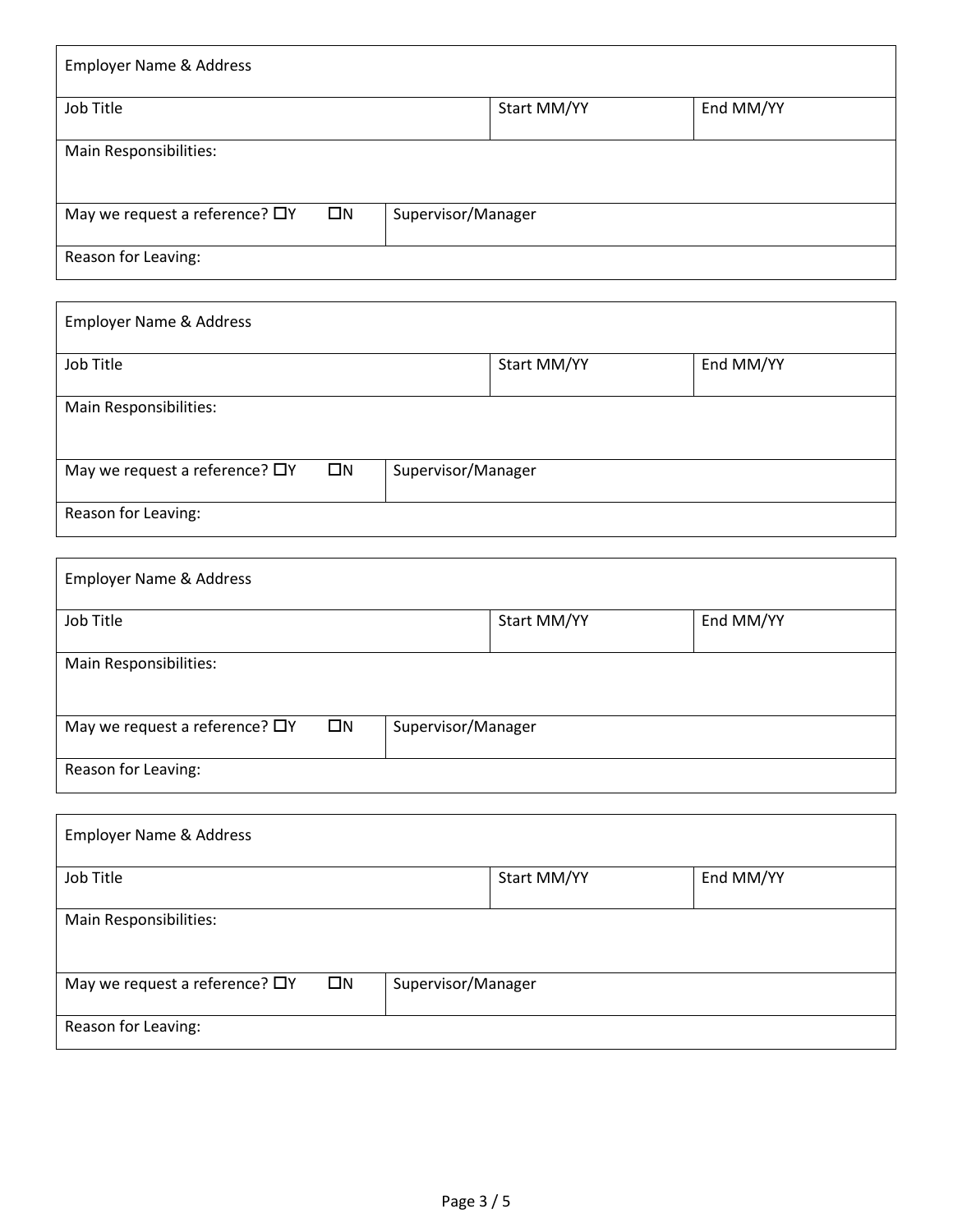| <b>Employer Name &amp; Address</b>               |                    |             |           |  |  |
|--------------------------------------------------|--------------------|-------------|-----------|--|--|
| Job Title                                        |                    | Start MM/YY | End MM/YY |  |  |
| Main Responsibilities:                           |                    |             |           |  |  |
| $\Box N$<br>May we request a reference? $\Box Y$ | Supervisor/Manager |             |           |  |  |
| Reason for Leaving:                              |                    |             |           |  |  |

| <b>Employer Name &amp; Address</b>                  |                    |             |           |
|-----------------------------------------------------|--------------------|-------------|-----------|
| Job Title                                           |                    | Start MM/YY | End MM/YY |
| Main Responsibilities:                              |                    |             |           |
| $\square$ N<br>May we request a reference? $\Box Y$ | Supervisor/Manager |             |           |
| Reason for Leaving:                                 |                    |             |           |

and the control of the control of the control of the control of the control of the control of the control of the

 $\overline{\mathbf{1}}$ 

| <b>Employer Name &amp; Address</b>   |             |                    |             |           |
|--------------------------------------|-------------|--------------------|-------------|-----------|
| Job Title                            |             |                    | Start MM/YY | End MM/YY |
| Main Responsibilities:               |             |                    |             |           |
| May we request a reference? $\Box Y$ | $\square$ N | Supervisor/Manager |             |           |
| Reason for Leaving:                  |             |                    |             |           |

the control of the control of the control of the control of the control of the control of the control of the control of the control of the control of the control of the control of the control of the control of the control

| <b>Employer Name &amp; Address</b>                  |                    |             |           |  |
|-----------------------------------------------------|--------------------|-------------|-----------|--|
| Job Title                                           |                    | Start MM/YY | End MM/YY |  |
| Main Responsibilities:                              |                    |             |           |  |
| $\square$ N<br>May we request a reference? $\Box Y$ | Supervisor/Manager |             |           |  |
| Reason for Leaving:                                 |                    |             |           |  |

*Please continue on a separate sheet for any further employment history.*